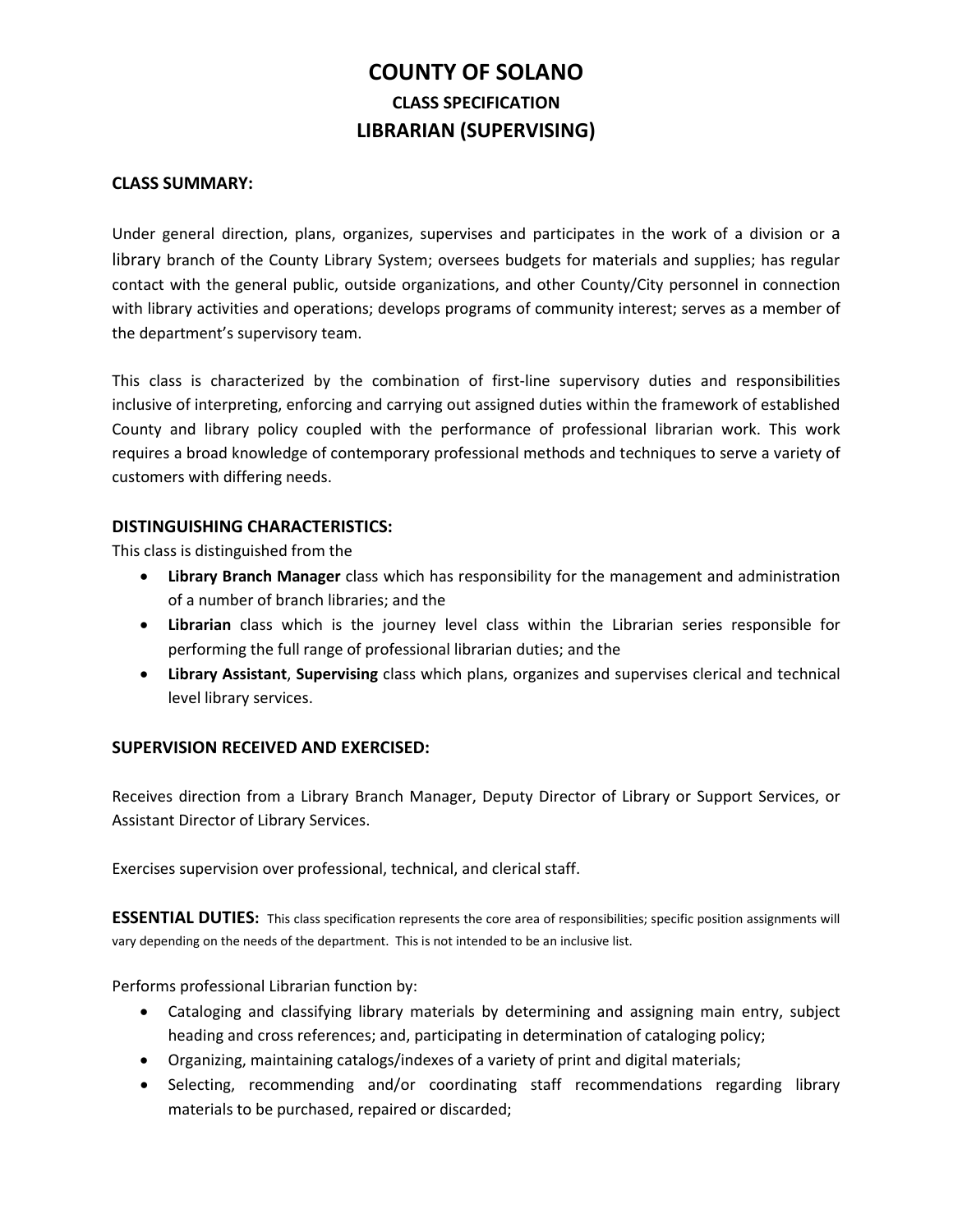- Demonstrating and assisting with the use of library resources, tools, equipment and electronic resources, including digital downloads;
- Answering readers' advisory and general reference questions from telephone, webpage and inperson queries by accessing a variety of print and non-print resources, including electronic resources;
- Implementing/conducting and evaluating age-level programs within the library or the community through outreach and/or partnerships;
- Providing assistance to and advises customers of all ages in the effective use of the Library collection, facilities and services.

Performs supervisory duties over subordinate personnel such as:

- planning, assigning, and scheduling staff's work activities and deadlines;
- establishing standards for acceptable work products and evaluating performance;
- reviewing work and recognizing employees' work efforts and accomplishments;
- proposing disciplinary actions;
- reviewing and approving timesheets and requests for leave;
- interviewing applicants and recommends selections;
- providing career development mentoring and recommending training and career development opportunities;
- ensuring that employees are properly trained and that they are scheduled for or have received required training or needed formal training;
- providing instruction and/or guidance to employees in handling difficult or complex work problems.

Assist management in the administration of a division or branch library by:

- overseeing the functioning of the library facility, including the security of assigned facility and daily and preventive maintenance;
- preparing monthly, annual or special reports; compiling library activity reports and statistics; writes library service related correspondence and uses social media to promote the library;
- participating in the administration of the division or branch library budget by submitting budget recommendations for facility maintenance and enhancement and/or new or replacement equipment, oversee division or branch library budget, monitoring expenditures and approving routine purchases;
- responding to customer complaints and recommending changes to improve customer service; monitoring and evaluating service patterns;
- developing, communicating, supporting and enforcing County and Department policies and procedures, especially rules pertaining to library usage;
- developing, implementing and participating in special projects, programs, and/or events;
- representing the Library in the community and before various boards and commissions;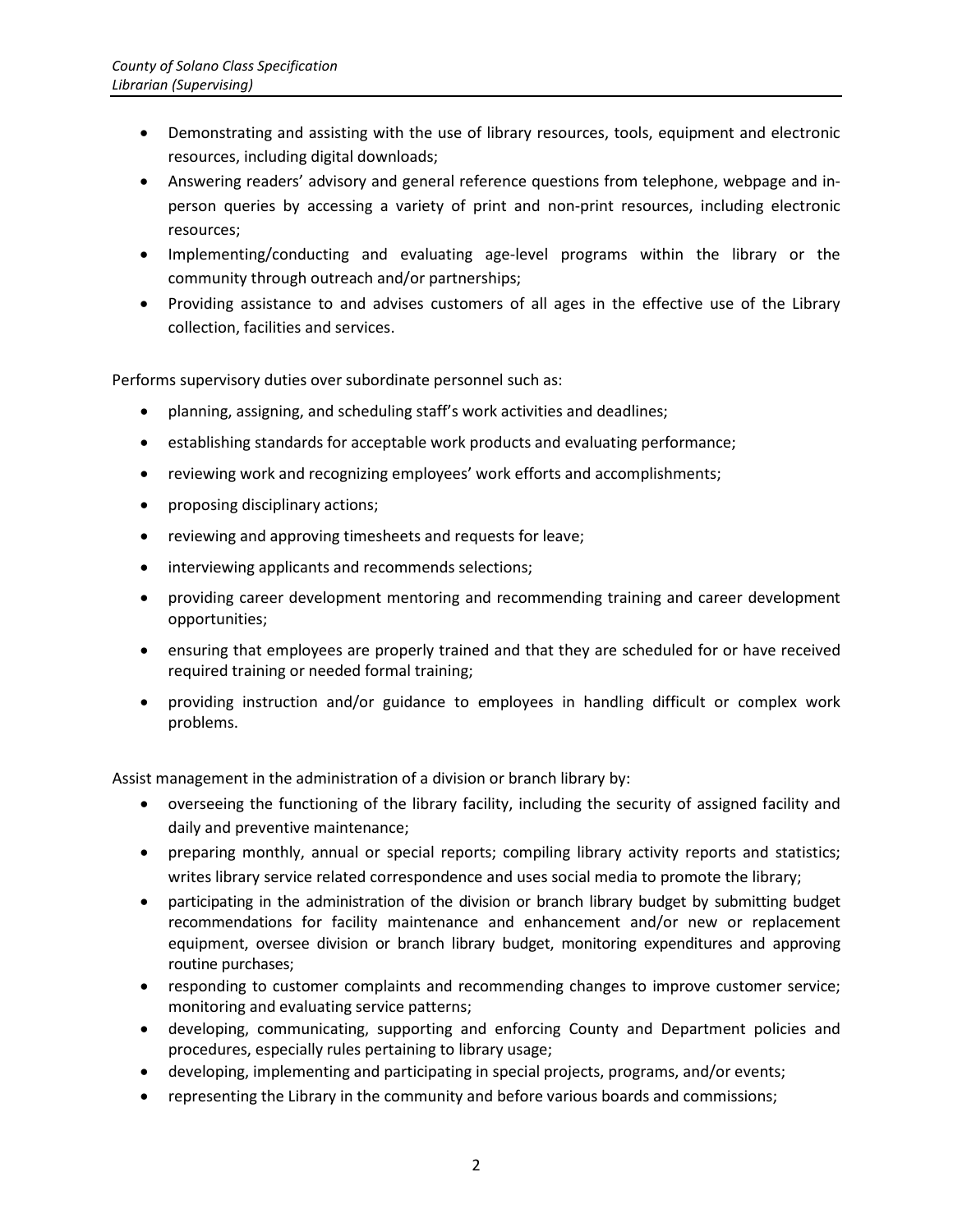- maintaining professional knowledge in applicable areas and keepings abreast of changes in jobrelated rules, statutes, laws and new business trends; making recommendations for the implementation of changes; reading and interpreting of professional literature;
- attending training programs, workshops and seminars as appropriate;
- assuming additional administrative responsibilities in the absence of the branch manager;
- performing other duties as assigned.

Performs outreach to the community, community organizations and schools by:

- informing community members and organizations about library services, programs and collections;
- serving as a liaison to support groups;
- making and maintaining positive ongoing relationships with customers and external groups in order to identify community needs, enhance public services, and generate public interest in and support for the library;
- assesses community needs, plans how to address needs and implements changes.

## **EDUCATION AND EXPERIENCE:**

**Education:** Master's Degree in Library Science or related degree from an accredited college or university; AND

**Experience:** Three years of experience performing professional librarian duties.

# **LICENSING, CERTIFICATION AND REGISTRATION REQUIREMENTS:**

Applicants are required to possess a valid California Driver's License, Class C. *Note: The driver's license must be kept current while employed in this class.*

#### **REQUIRED KNOWLEDGE, SKILLS AND ABILITES:**

#### **Knowledge of:**

- Standard and accepted principles and practices of supervision, leadership, motivation, team building, organization, training, and conflict resolution.
- Library purposes, goals and policies to include the principles and practices of intellectual freedom and the Library Bill of Rights and all pertinent local, State and Federal laws, ordinances and rules.
- Role of the public library in the community.
- Modern library methods, procedures and techniques, materials, and library classification and cataloging.
- Principles and practices of program development, implementation, and evaluation.
- Principles and practices of budgeting, cost analysis, and fiscal management.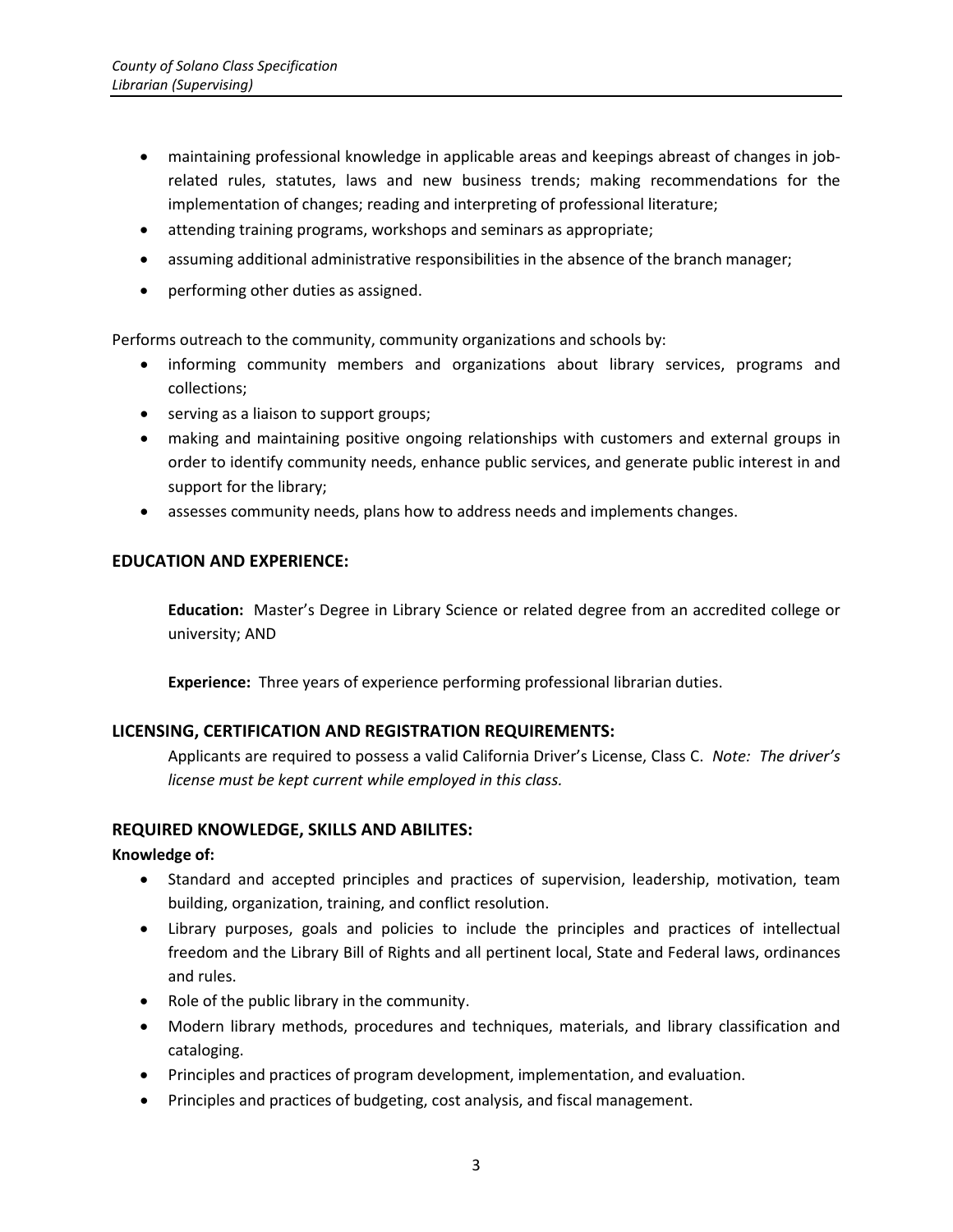- Practices and techniques of administrative and statistical analysis, statistical report preparation, and graphic presentation of analysis.
- Principles and practices of safety management.
- Techniques, inclusive of social media applications/platforms, for promoting and publicizing library services, programs and events.
- Techniques for effectively representing the Library in contacts with governmental agencies, community groups, various business, professional, educational, and regulatory organizations, and the public.
- Customer service techniques in a wide variety of situations serving a diverse customer population to include the public, vendors, contractors, local municipalities and Library staff.
- Oral communication techniques to include presentations to groups of various sizes in a positive, inclusive, and motivational manner.
- Modern office methods, procedures, equipment, personal computers and software.
- English composition, spelling, grammar, vocabulary and punctuation for both written and oral communications.
- Formats appropriate terminology for written communications such as business correspondence, policies, procedures and narrative reports.
- Basic mathematics for developing, preparing and completing numerical, budgetary, and/or statistical reports.

## **Skill and/or Ability to:**

- Supervise, evaluate, train, and develop staff and organize their work.
- Implement, direct, and delegate library operations/activities.
- Understand, interpret and apply applicable laws, regulations and policies and use good judgment in their application,
- Establish and maintain good relationships with the public and with customers and provide customer service that meets and exceeds the Library's goals and expectations.
- Determine the appropriate course of action in stressful and/or emergency situations.
- Respond to and resolve customer complaints and problems in a timely, accurate courteous, respectful and friendly manner.
- Advise and instruct others in the use of library materials and facilities.
- Collect and analyze data to establish/identify information needs and services effectiveness; recommend policies and procedures in relation to departmental goals and procedures; develop, implement, and evaluate library programs, and a wide variety of library material.
- Represent the office in meetings with representatives from various County and non-County organizations, with local businesses, with customers, and/or with the general public.
- Work with and speak to a variety of individuals and community groups in a tactful and effective manner.
- Communicate clearly, concisely and effectively, both orally and in writing.
- Operate and use modern office equipment including a computer and applicable software.
- Perform professional library tasks.